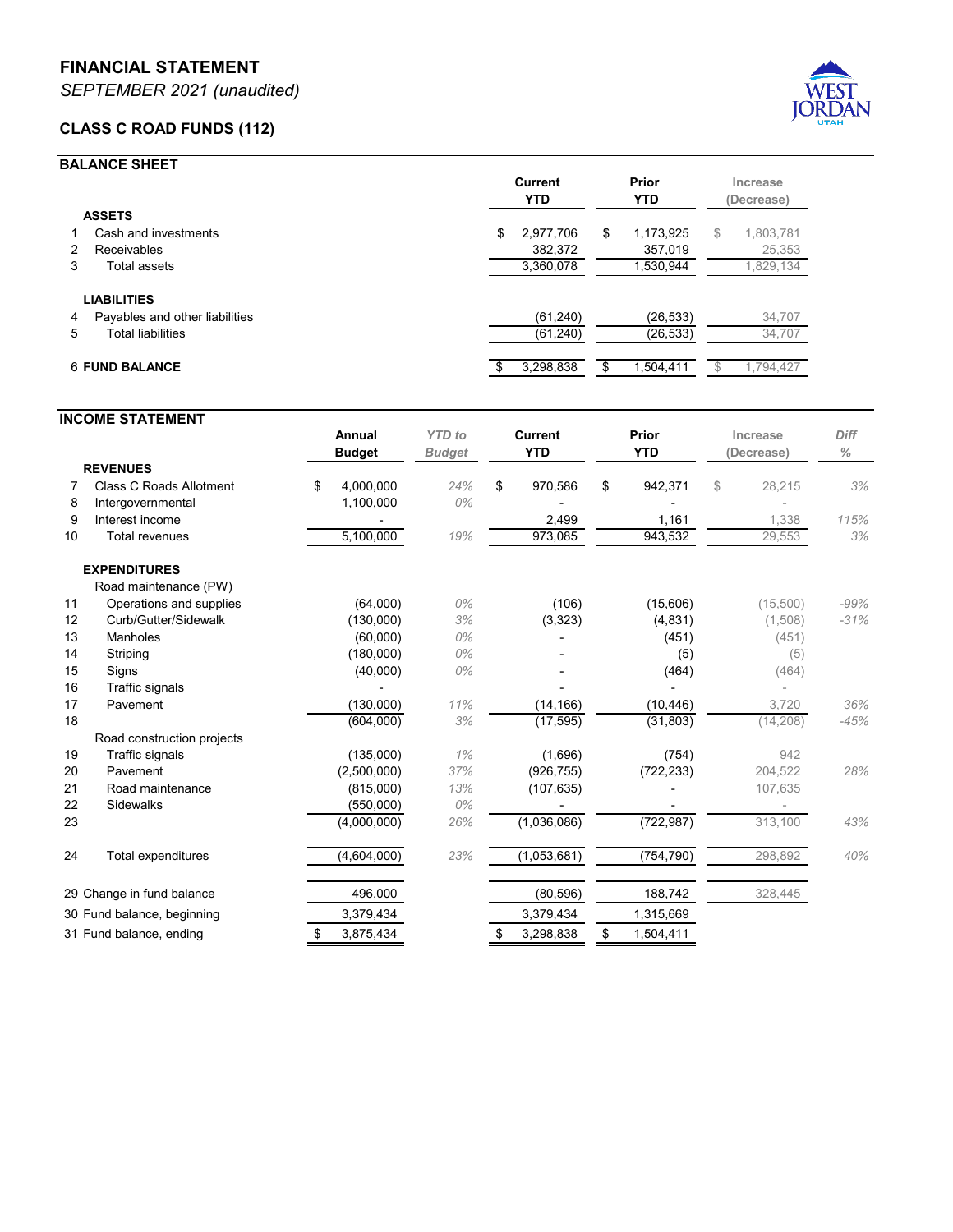## **FAIRWAY ESTATES SPECIAL DISTRICT (250)**



## **BALANCE SHEET**

|                       |                                | <b>Current</b><br><b>YTD</b> |        | Prior<br><b>YTD</b> |                          | Increase<br>(Decrease) |                          |
|-----------------------|--------------------------------|------------------------------|--------|---------------------|--------------------------|------------------------|--------------------------|
| <b>ASSETS</b>         |                                |                              |        |                     |                          |                        |                          |
| 1                     | Cash and investments           | \$                           | 50,565 | \$                  | 51,700                   | \$                     | (1, 135)                 |
| 2                     | Receivables                    |                              |        |                     | $\overline{\phantom{0}}$ |                        | $\overline{\phantom{a}}$ |
| 3                     | Total assets                   |                              | 50,565 |                     | 51,700                   |                        | (1, 135)                 |
|                       | <b>LIABILITIES</b>             |                              |        |                     |                          |                        |                          |
| 4                     | Payables and other liabilities |                              |        |                     | (785)                    |                        | (785)                    |
| 5                     | <b>Total liabilities</b>       |                              |        |                     | (785)                    |                        | (785)                    |
| <b>6 FUND BALANCE</b> |                                |                              | 50,565 | \$.                 | 50,915                   |                        | (350)                    |

## **INCOME STATEMENT Annual** *YTD to* **Current Prior Increase** *Diff* **Budget** *Budget* **YTD YTD (Decrease)** *%* **REVENUES 7 Property tax \$ 10,834 \$ 238 \$ 210** \$ 28 8 Other 10  $10$   $10$   $13$   $13$   $180$   $(37)$ 9 Total revenues 10,844 *3%* 281 290 (9) *-3%* **EXPENDITURES 10 Operations (12,500) (3,456) (3,888)** (432) 11 Total expenditures (12,500) *28%* (3,456) (3,888) (432) *-11%* 12 Change in net position (1,656) (3,175) (3,598) 13 Fund balance, beginning 53,740 53,740 54,513 14 Fund balance, ending  $$52,084$   $$50,565$   $$50,915$